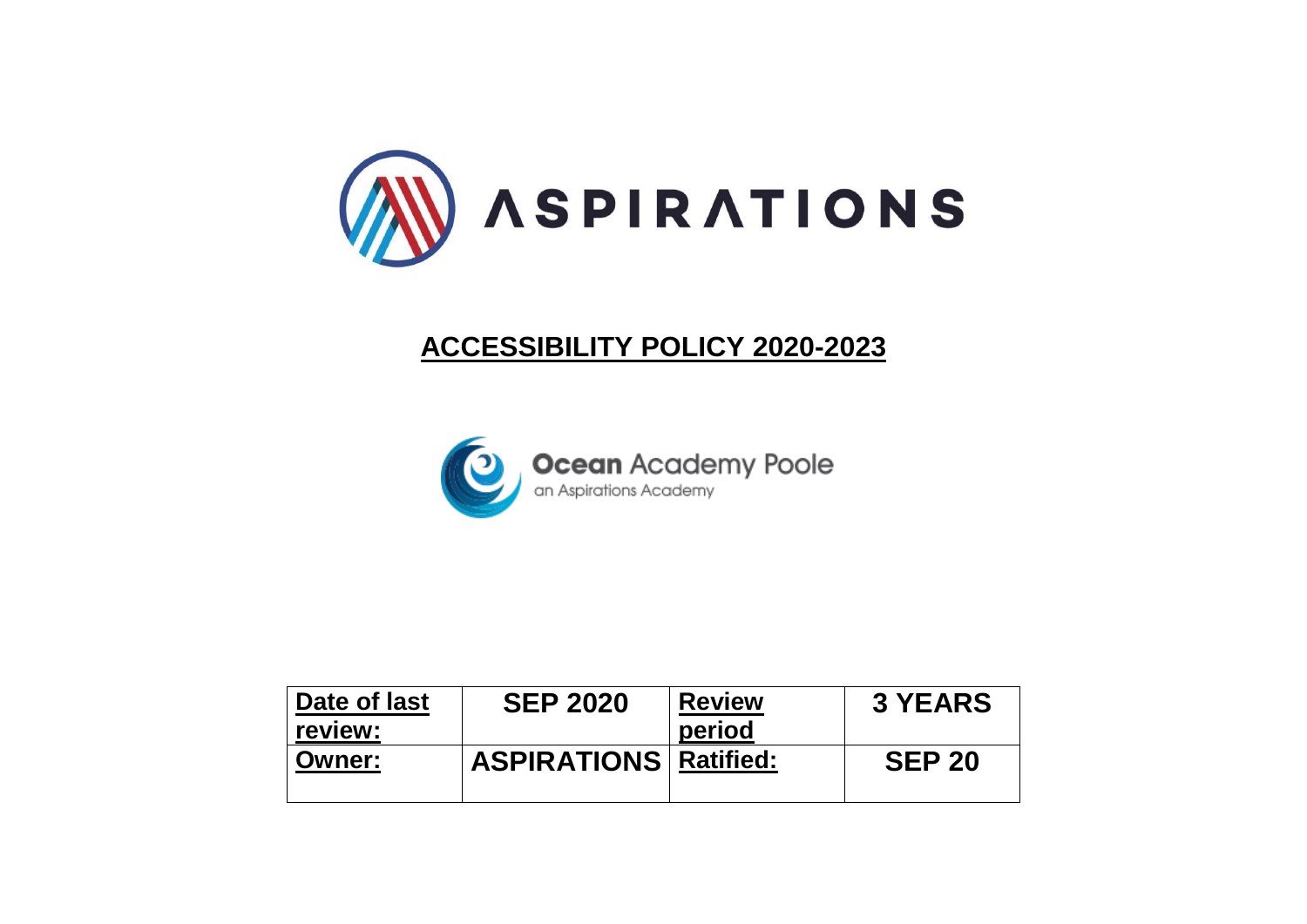## Accessibility Plan 2020-2023

### **1. INTRODUCTION**

Ocean Academy Poole is an inclusive community that focuses on the wellbeing and progress of every pupil. We value our staff, parents and community.

We value diversity and seek to give everyone in the academy an equal opportunity to learn and progress, taking into account individual needs.

Our guiding principles: **Self-Worth, Purpose, Engagement** allow us to identify and break down possible barriers to learning so that all pupils are focused and able to 'achieve their very best' through our NO LIMITS, NO BARRIERS CURRICULUM.

Ocean Academy aims to be a centre of excellence in learning, where all pupils, including those with disabilities, are supported and challenged to fulfil high aspirations for the present and the future including employment.

The academy's SEND policy and local offer play a substantial role in guiding the school's developing provision for pupils with special educational needs and disabilities. Our Equalities policy also supports accessibility for all.

## **2. CONTEXT**

The Accessibility Plan addresses the statutory requirements of the Equality Act 2010 and the Special Educational Needs and Disabilities (SEND) Code of Practice of September 2014. These acts place a responsibility on the Governing Body to ensure that the school is socially and academically inclusive.

In particular, the Equality Act requires the school to develop a plan to show how it will develop services in the following three areas:

- To increase the extent to which disabled pupils can participate in the school's curriculum.
- To improve the physical environment of the school to ensure disabled pupils are able to take advantage of education and other benefits, facilities or services provided or offered by the school.
- To improve the delivery of information to disabled pupils, so information is as available as it is for pupils who are not disabled.

#### **3. AIM OF PLAN**

All Ocean Academy pupils will have access to appropriate learning opportunities and will develop the skills to support their learning now and for work in future life. Pupils will be taught at Ocean to demonstrate the empathy and confidence to work with others to achieve a better future.

## **4. OBJECTIVES**

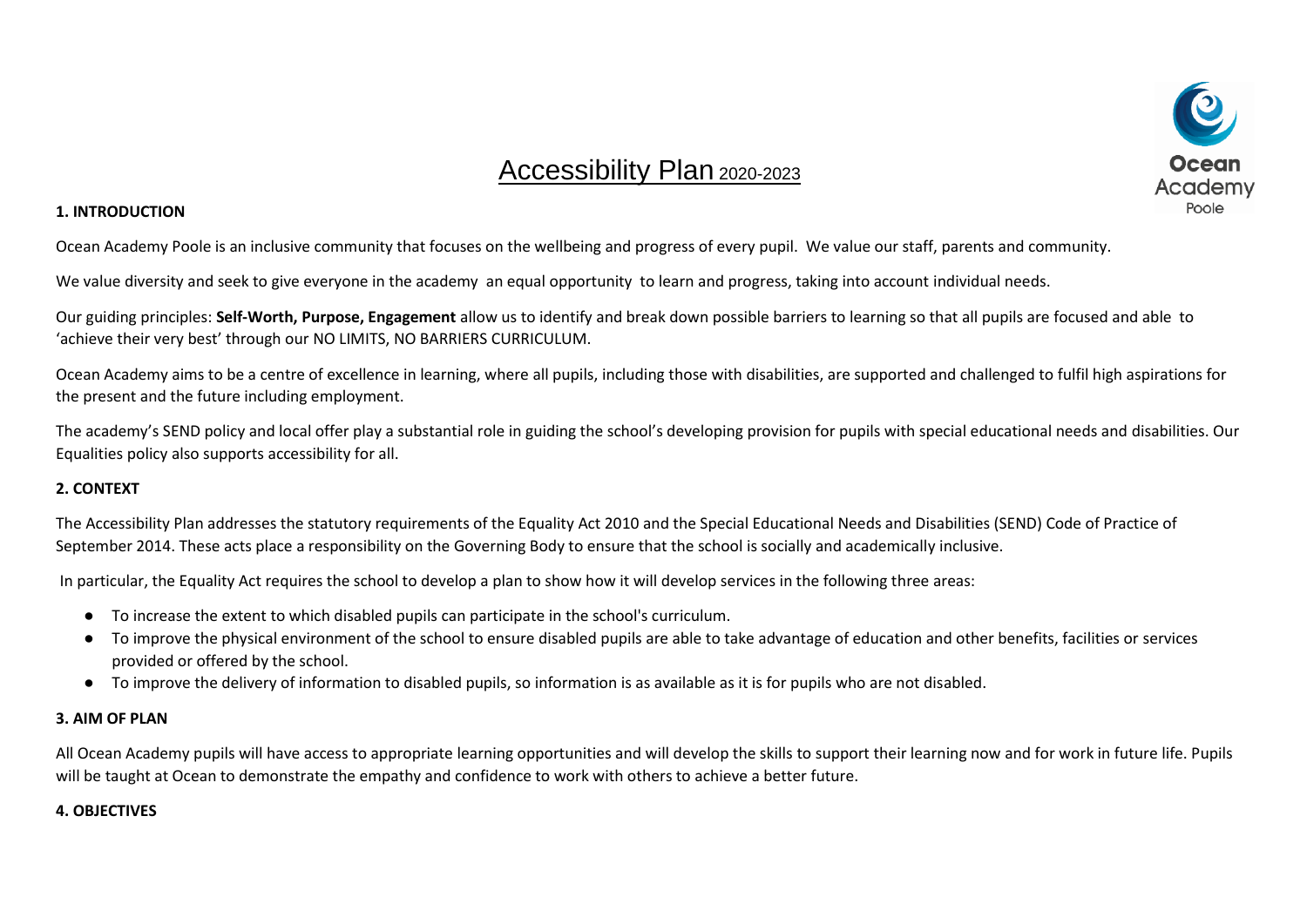The objectives of this plan are set following an Accessibility audit by the SLT. The audit reviews where we are as a school in line with the three areas specified by the Disability Act and where we need to improve.

#### **5. DEFINITIONS**

Definition of Disability (Equality Act 2010): "A person has a disability if she or he has a physical or mental impairment that has a substantial and long-term adverse effect on his or her ability to perform normal day- to-day activities."

Definition of Special Educational Needs (SEND Code of Practice September 2014) - A child or young person has special educational needs if he or she has a learning difficulty or disability which calls for special educational provision to be made for him or her. A child or young person has a learning difficulty or disability if he or she: a) has a significantly greater difficulty in learning than the majority of others of the same age, or b) has a disability which prevents or hinders him or her from making use of facilities of the kind generally provided for others of the same age in mainstream schools. This will include pupils with medical needs.

## **6. ACCESSIBILITY AT OCEAN**

This summarises our work so far in the three areas specified by the Disability Act (see introduction above). The academy is also committed to making reasonable adjustments for individual pupils to ensure all pupils can be involved in every aspect of school life, in partnership with their families, and that barriers to learning are removed.

#### **WHAT IS IN PLACE TO SUPPORT THE 3 AREAS OF NEED:**

#### **TO INCREASE THE EXTENT TO WHICH DISABLED PUPILS CAN PARTICIPATE IN THE SCHOOL'S CURRICULUM.**

Pupils with SEND (special educational needs and disabilities) are given access to the curriculum supported by SEND provision and in line with the needs of the individual.

The school No LIMITS, NO BARRIERS curriculum is regularly reviewed to ensure that it is accessible to pupils of all levels and abilities and supports the learning and progress of all pupils as individuals. This includes learning outside the classroom.

Our Special Educational Needs and Disability Policy and Local Offer outline the provision the school already has in place to support pupils with special educational needs and disabilities (SEND).

This includes:

a) Identification of SEND at a very early stage, supported by effective IEPs, intervention trackers and the SEND register.

b) Keeping staff fully informed of the special educational needs/disability of any pupil, including sharing progress reports, medical reports, meeting information.

c) Listening to pupil and parent/carer views and considering them in all aspects of school life.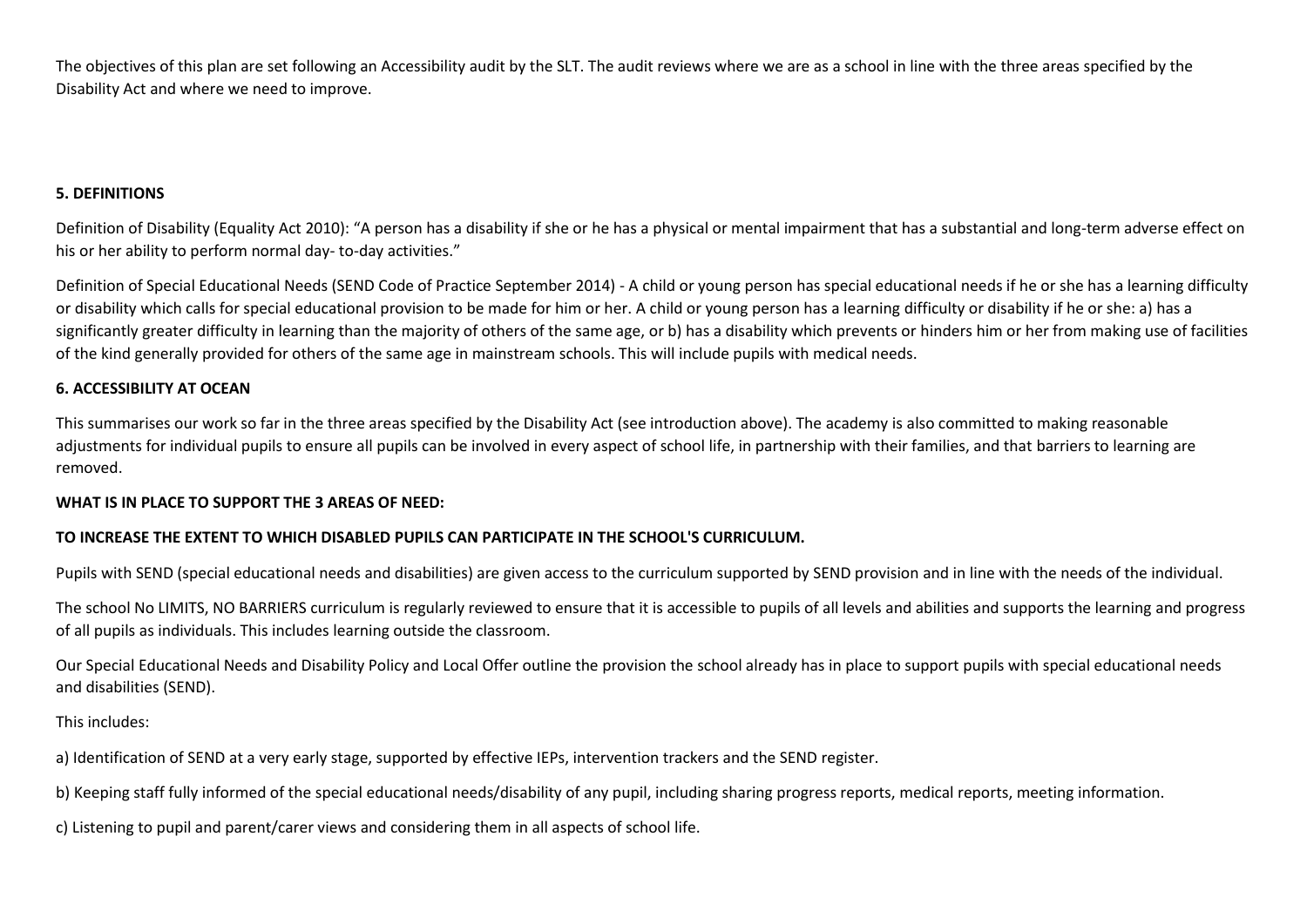d) Regular training opportunities for staff relating to SEND and appropriate teaching and learning strategies modelled.

e) Increasingly specialised in-class support or guidance from trained TLAs (Teaching and Learning Assistants).

f) Specific specialist intervention to build skills (particularly for English and maths) in small groups where appropriate.

g) Specialist advice from other professionals (e.g. speech and language therapist, school nurse, educational psychologist, occupational therapist, hearing impaired service, physiotherapist) on how to adapt the curriculum and teaching strategies for individuals.

h) Special access arrangements for testing and SATs.

i) Specific target setting and monitoring to ensure all pupils with SEND make at least expected progress and accelerated progress towards their targets in intervention groups.

j) Open door policy for parents to staff with termly reporting and twice a year parents evenings.

k) A structured and dedicated Y2/3 transition programme from our feeder infant schools and Y6/7 to our local secondary schools for vulnerable pupils.

l) Multi-agency support coordinated by the school's SEND team.

## **TO IMPROVE THE PHYSICAL ENVIRONMENT OF THE SCHOOL TO ENSURE DISABLED PUPILS ARE ABLE TO TAKE ADVANTAGE OF EDUCATION AND OTHER BENEFITS, FACILITIES OR SERVICES PROVIDED OR OFFERED BY THE SCHOOL.**

The school environment already incorporates many features to ensure accessibility to pupils with disabilities.

These include:

a) A lift giving access to the first floor.

b) A chair lift on the first floor - one at each set of stairs.

c) All doors are built for ease of access.

d) Ramps next to the steps by the gates.

e) Three disabled toilets, two on the ground floor and one on the first floor.

f) There is a disabled toilet with a hoist in the medical room.

g) There are 3 evacuation chairs around the building and designated refuge points in the event of fire /fire drill. Identified staff have had training to use these chairs.

h) Acoustic tiles have been installed in most areas of the school to reduce noise.

i) Customised furniture and/or equipment is available.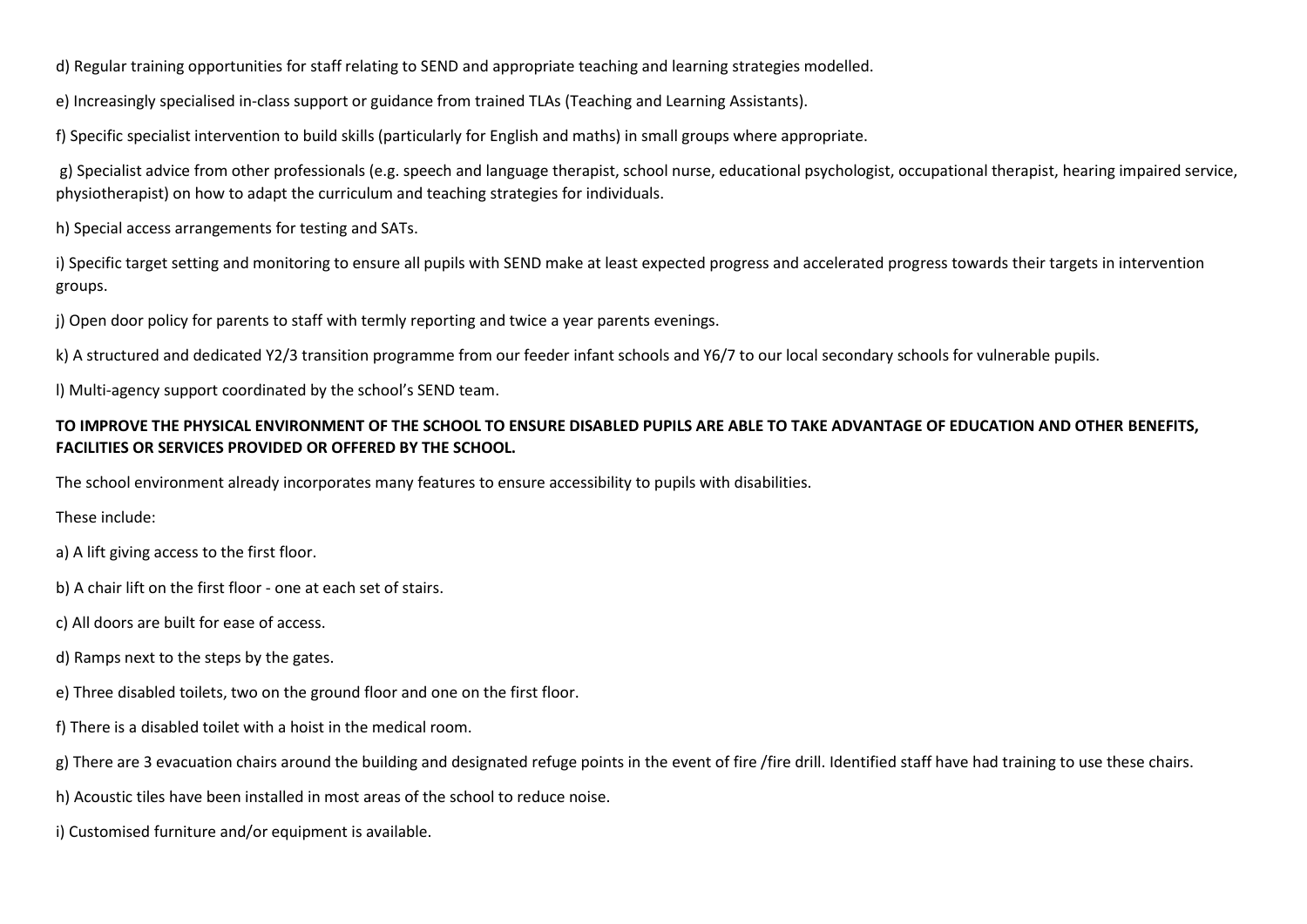j) Health and Care plans and EHCPs are in place as needed.

In addition, teachers are given advice on how to move and arrange furniture, how to manage lighting, noise and visual stimulus, how to create visual timetables etc., so that individual pupils' needs are met. Similar attention is given to how pupils' needs can be met on out of school visits.

The school carries out an accessibility audit every three years in advance of reviewing this policy.

## **TO IMPROVE THE DELIVERY OF INFORMATION TO DISABLED PUPILS, SO INFORMATION IS AS AVAILABLE AS IT IS FOR PUPILS WHO ARE NOT DISABLED**.

Teachers consider the needs of each SEND pupil and provide accessible learning resources for them. The use of Interactive Whiteboards and other digital technologies have diversified the ways in which information is presented to all pupils. Visual and audio information is now as common as written information.

In addition, the school makes the following available as appropriate:

a) Differentiated resources with particular attention to reading age, plain English, images and layout.

b) Laptops and other digital technologies.

c) Coloured overlays for text.

d)Tactile and kinaesthetic resources.

e)Readers and/or scribes in exams, where appropriate.

## **7. RESPONSIBILITIES:**

- All staff are responsible for identifying and removing barriers to learning for disabled pupils.
- All leaders are responsible for improving accessibility within their area of responsibility.
- The Governing Body is responsible for the approval of this plan.
- The Principal and Vice Principal are responsible for ensuring the resourcing, implementation and updating of this plan.
- The SENCO is responsible for ensuring that all current pupils' needs are covered by this plan and for monitoring the effectiveness of the plan in meeting disabled pupils' needs.

## **8. REVIEW**

This Accessibility Plan has the status of a policy of the Governing Body and is reviewed every 3 years.

## **9. RELATED POLICIES**

Equality Policy

Equality Objectives

Special Educational Needs and Disability Policy and Local Offer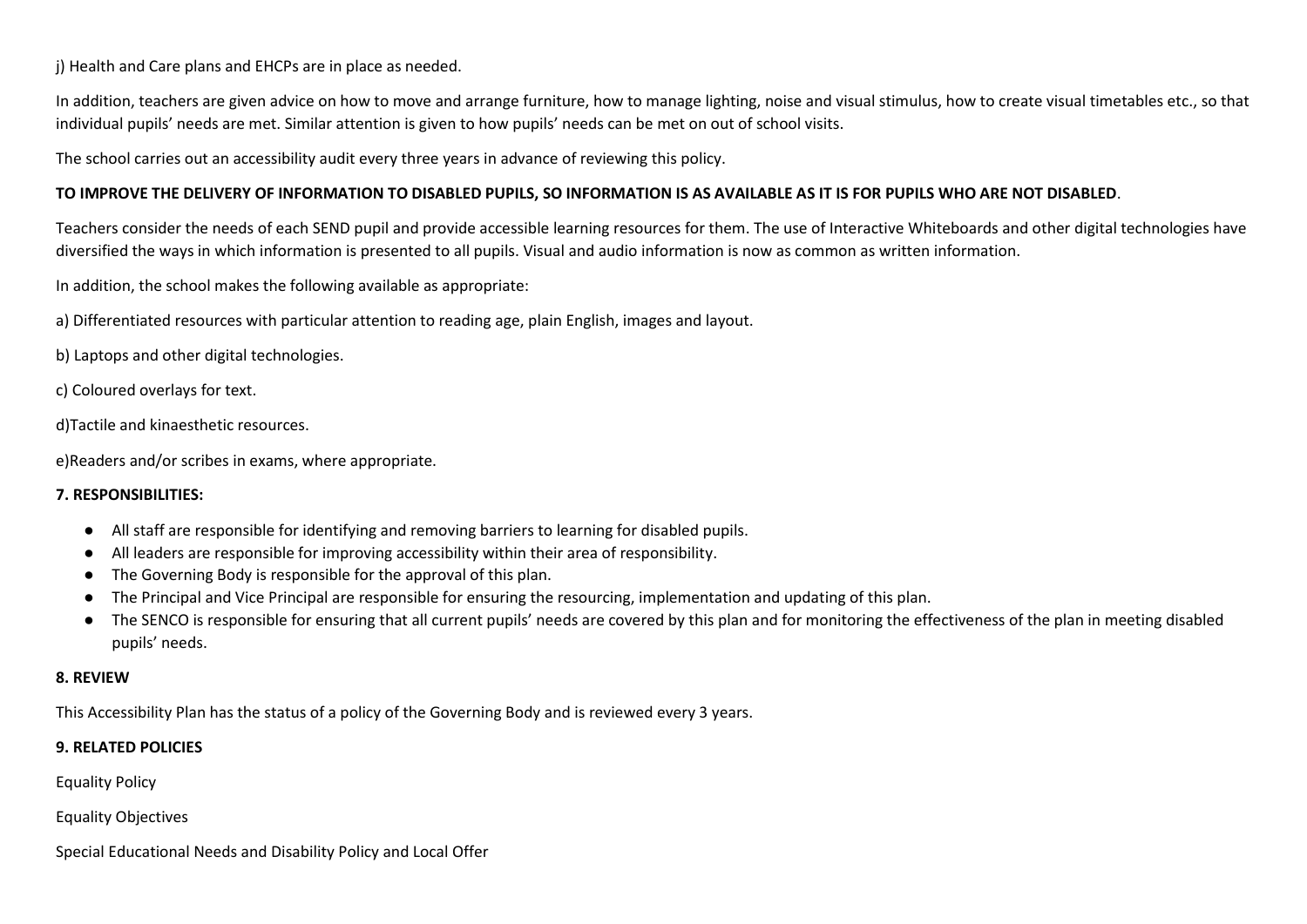Behaviour Policy

## Accessibility Objectives 2020-2023

Duties in Part 4 or the DDA require the governing body to plan to increase access to education for disabled pupils in three ways:

- Improving the environment of the academy to increase the extent to which disabled pupils can take advantage of education services
- Improving the delivery to disabled pupils of information which is provided to pupils who are not disabled
- Increasing the extent to which disabled pupils can participate in the academy curriculum



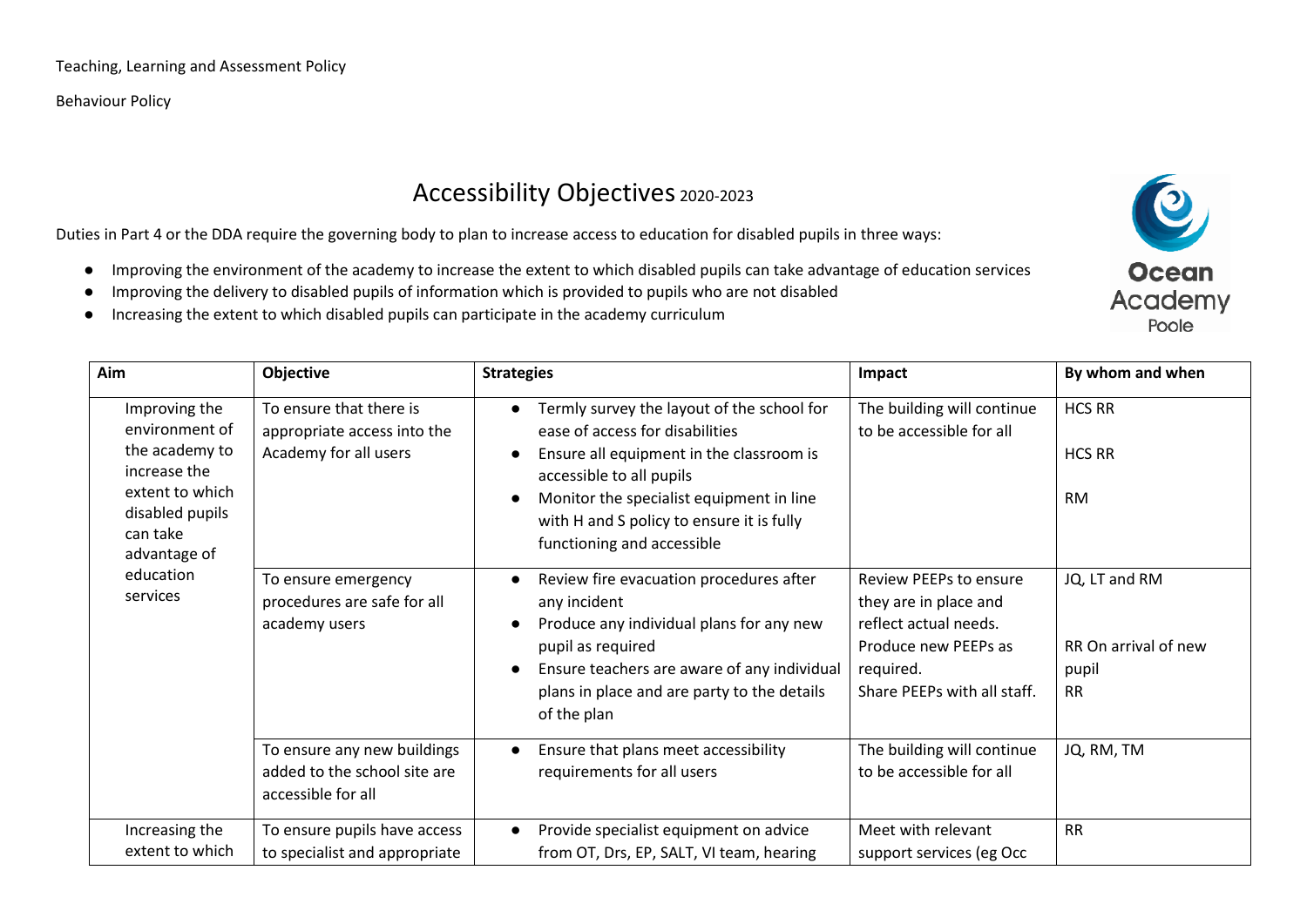| disabled pupils<br>can participate in<br>the academy<br>curriculum | equipment in the classrooms<br>that meet their individual<br>needs                                                                                            | team (seating, supports, stools, adjustable<br>tables etc) to facilitate full access to the<br>curriculum in classrooms<br>Ensure learners with specific needs have<br>$\bullet$<br>appropriate equipment that meets their<br>needs (large print, overlays, IT audio<br>systems)                                                                                                                                                                                                                                                                     | Health, Hearing Impaired<br>service, eg) on arrival of<br>new pupil with a disability<br>requiring specialist support<br>equipment. Ensure<br>equipment is stored<br>appropriately and remains<br>in excellent condition.                        |                                    |
|--------------------------------------------------------------------|---------------------------------------------------------------------------------------------------------------------------------------------------------------|------------------------------------------------------------------------------------------------------------------------------------------------------------------------------------------------------------------------------------------------------------------------------------------------------------------------------------------------------------------------------------------------------------------------------------------------------------------------------------------------------------------------------------------------------|--------------------------------------------------------------------------------------------------------------------------------------------------------------------------------------------------------------------------------------------------|------------------------------------|
|                                                                    | Ensure all pupils have access<br>to the full curriculum                                                                                                       | Ensure classrooms are suitable for pupils<br>with disabilities and are appropriately<br>resourced to deliver the curriculum<br>(interactive resources, visual timetables,<br>key vocabulary, scaffolding models, etc)<br>Ensure IEPs provide guidance on what<br>resources and teaching approaches will<br>support children with disabilities and<br>specific needs<br>Teachers plan and differentiate / scaffold<br>work as needed                                                                                                                  | Teaching targeted to meet<br>pupils individual needs to<br>allow for progress<br>Book looks and monitoring<br>in all subject areas show<br>appreciate planning and<br>feedback<br>All pupils have access to<br>teacher time (not always a<br>TA) | HCS and RR<br>JQ, LT, RR, HCS, YGL |
|                                                                    | Ensure that all pupils and<br>families are welcomed into<br>the academy by all of its<br>community and that<br>everyone is treated fairly<br>and with respect | Listen to the views of parents and pupils<br>$\bullet$<br>with regards to how they are treated by<br>others within the community<br>Action immediately any issues that<br>$\bullet$<br>challenge inequality<br>Support the Academy community with<br>$\bullet$<br>school values that promote respect for all<br>Ensure the PSHE curriculum is<br>implemented to the highest standard and<br>that daily life in the academy promotes key<br>PSHE messages<br>Provide assemblies that challenge attitudes<br>$\bullet$<br>to disabilities and equality | Everyone will feel welcome<br>and safe within the<br>Academy community                                                                                                                                                                           | SP ED JQ HCS LT                    |